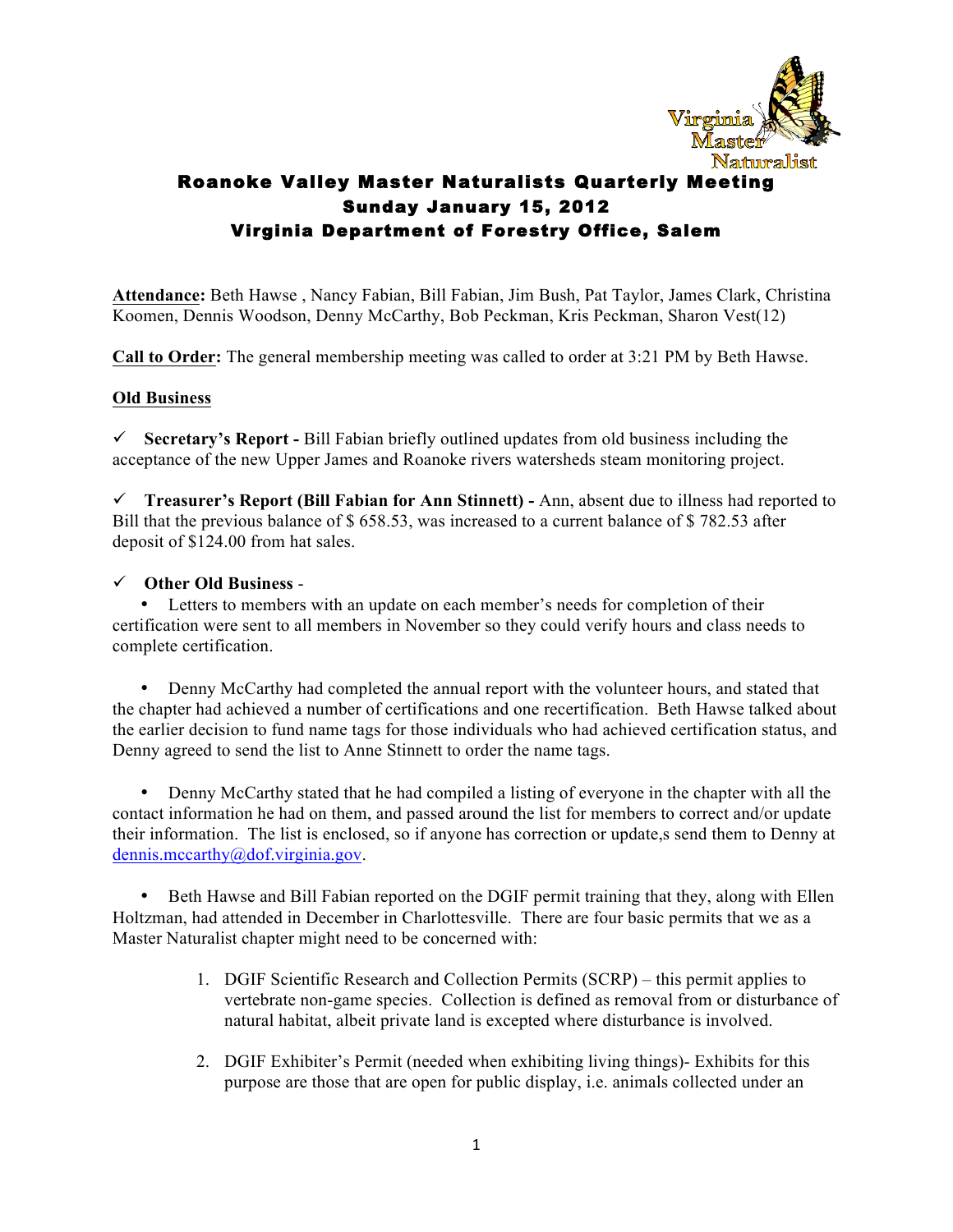

SCRP that are not displayed in a public environment do not need an Exhibiter's permit.

- 3. DGIF Salvage Permit (needed when collecting dead things and parts of dead things)- Parts of dead things includes nests and other species modified habitats, e.g. a beaver lodge.
- 4. Federal USFWS Scientific Collection Permit (needed in addition to the DGIF permit(s) when collecting birds and/or bird parts/nests). Invasive species are excepted from this requirement, unless they are considered threatened or endangered.
- Discussion as to our Chapter's requirements ensued. Beth recommended that for Exhibits where we wanted to use borrowed live or salvaged artifacts that were already under a permit, such as the materials at the Douthat State Park Nature's Outpost, that we become sub-permit holders with a list of all our members included on the sub-permit. This would entail ensuring that we monitor our membership and mod all existing lists as membership changed. She suggested that become part of the Secretary's duties.
- We discussed the costs of the permits, which were nominal and well within the budgetary constraints of the Chapter, and Sharon Vest made a motion that we get the permit applications initiated. Beth seconded the motion which passed unanimously. Bill Fabian volunteered to draft the application(s).

### **New Business**

ü Beth brought up that there was a new policy about claiming travel hours as volunteer time. Starting January  $1<sup>st</sup> 2012$ , travel time to and from volunteer sites can be considered as volunteer hours, but not travel time to and from training. Beth mentioned that common sense needed to be applied, i.e. the policy was intended for travel to volunteer sites in your local area, such that claiming 3 hours of travel time to a site across state for one hour of work, and three hours of travel back would be frowned upon. While no specific guidance as to the percentage of travel time would be allowed per year against the 40 hours of volunteer time required, the Virginia Master Naturalist Volunteer Policy Handbook (www.virginiamasternaturalist.org/documents) was expected to provide such guidance when it was updated to reflect the new policy. She said we could use the comments filed in the time sheet to notate how many hours we were claiming for travel time on each entry, until the time sheet form was updated to explicitly identify where such entries should be made. Beth also stated that the hours spent at the quarterly chapter meetings could be counted as administrative volunteer hours as well.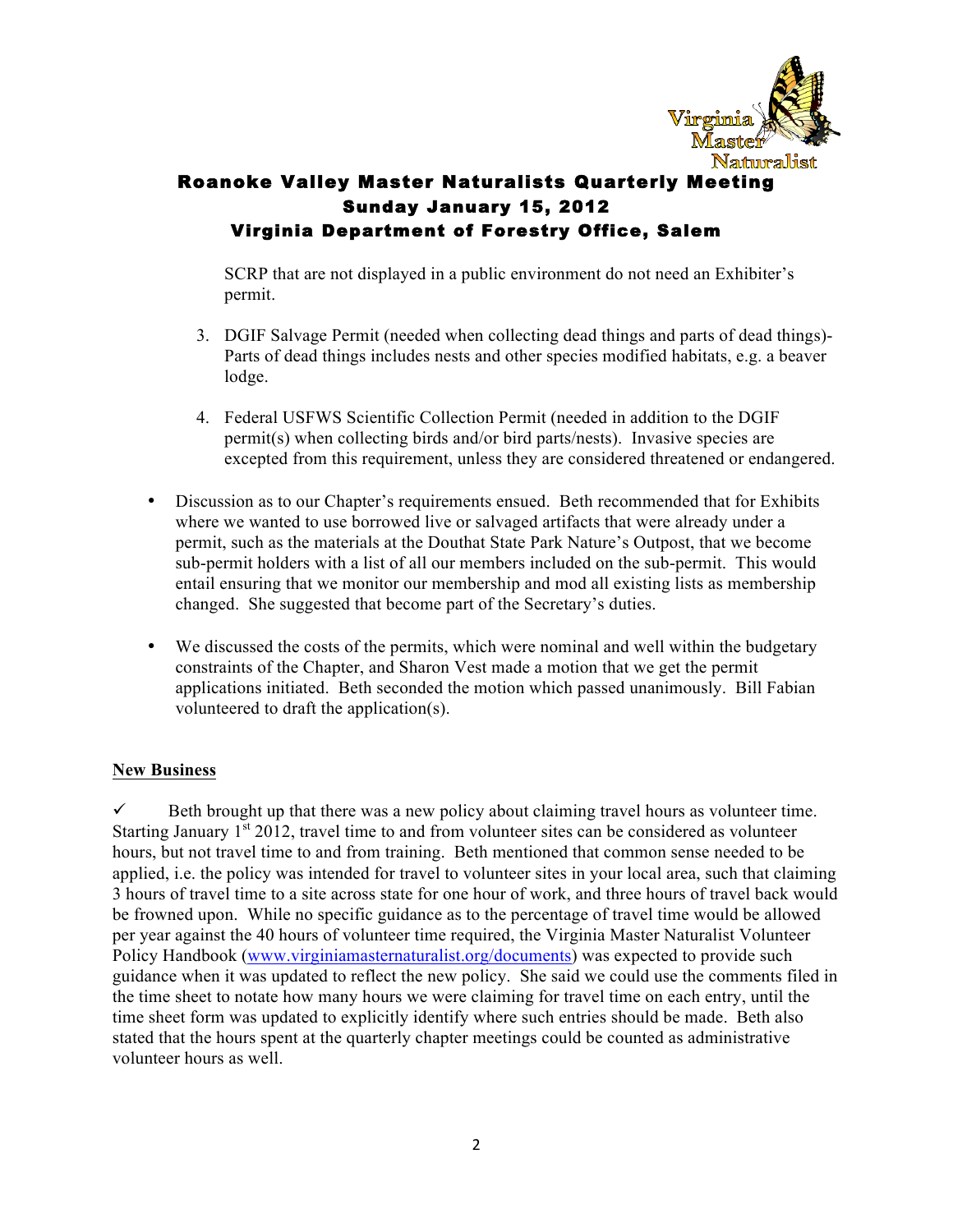

 $\checkmark$  Beth also stated that the new automated time sheet should be available to our chapter soon, and that we should all endeavor to keep our hours on the web based application for the 2012 year. Bill Fabian was asked to mail the instructions out to all Chapter members, and those present received a paper copy. The instructions indicate that each member will receive an e-mail from the system with the information for initially logging in, and setting up their account. Denny said there was a little more information he needed to provide to get our chapter's members into the system, but that should be done soon, and we could expect to start using it at that time. Members should be on the lookout for e-mail from the "Virginia Master Naturalist Volunteer Management System (VMN-VMS).

• Beth announced that she was no longer working for Douthat State Park, as she had accepted a position with the VCE. She provided a new e-mail address for members to use:  $b$ hawse $@$ vt.edu.

• Bill Fabian brought up the idea of creating a monthly newsletter to supplement the quarterly meetings, and facilitate communications between members about opportunities to participate in training and volunteer events. The idea was well received, however, discussion noted that someone in the group would need to put forth the effort to gather input and create the newsletter. No motions to proceed were made.

### **Subcommittee Reports**

Executive Committee Report (Beth Hawse) – Beth Hawse stated that due to the length of time we took for training, that we would include any executive committee business with the general membership meeting in session.

ü **Membership/Marketing Committee Report (Christina Koomen)-** Christina reported that Laurie Spangler had coordinated a very nice display for the Blue Ridge Library. Discussions ensued about what other types of events we thought we might be able to put something together for.

- Beth Hawse suggested that Family Fun Day at the YMCA in April.
- Sharon Vest brought up the Children's Festival at the Tanglewood Mall as a good opportunity.

• Dennis McCarthy suggested that we determine the purpose for each exhibit and modify the display accordingly. For example, we could have one display for kids educational purposes, another configuration for recruitment of mew members

• Nancy Fabian reported that she had solicited photos for the display board from the Chapter, but had not gotten any response. She asks that anyone who has photos of events where they had volunteered to please send them to her at nfabian@ntelos.net. She also requested and received the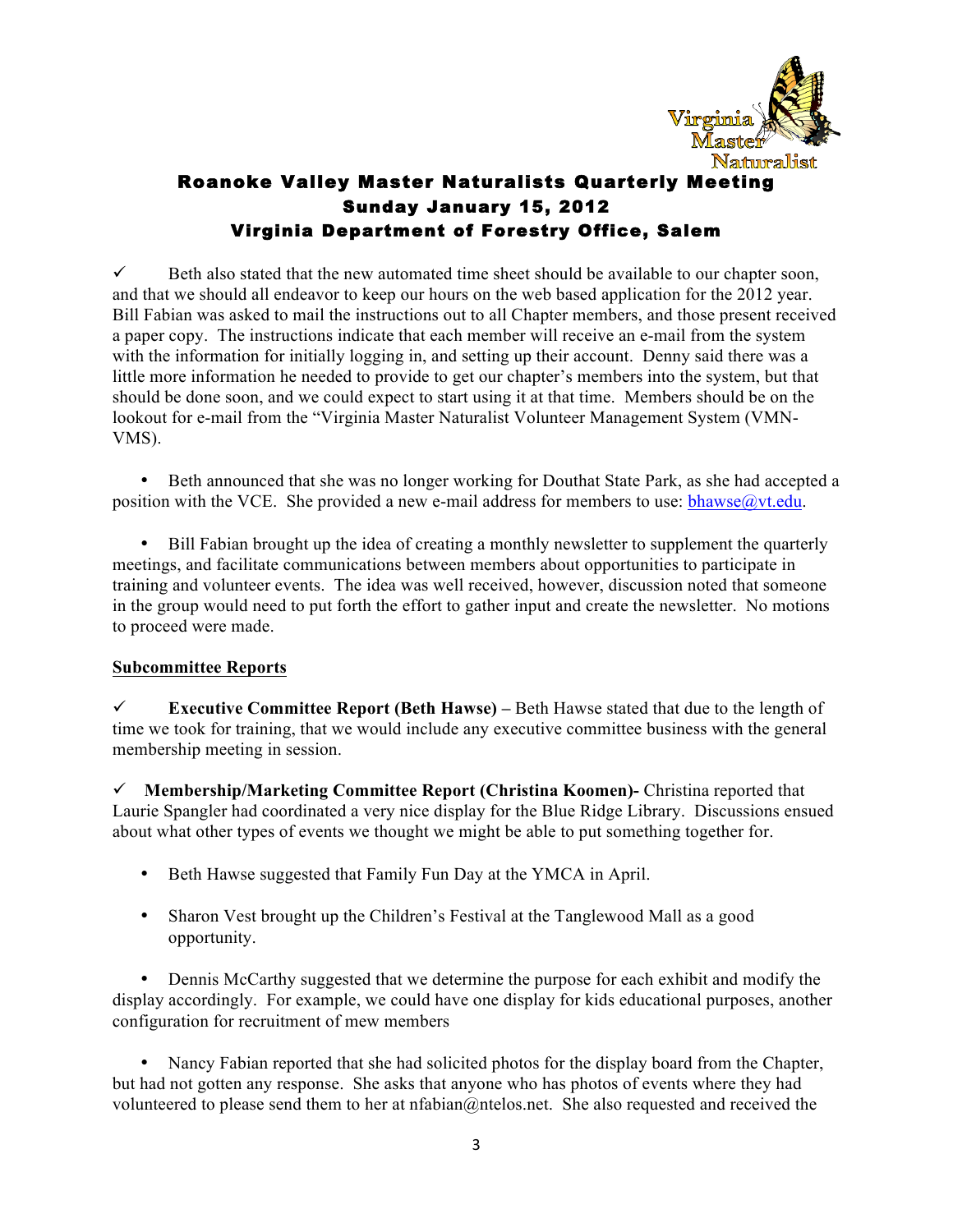

flyers that Denny McCarthy had gotten from Michelle Prysbee to include as display handouts, so she could make them available for farmers markets and other venues..

ü **Curriculum Committee Report (Lynda Calkins)** Linda was unable to attend the meeting, so no report was available. Bill Fabian and Ann Stinnett are participating on this committee. Additional members interested in participating on the committee may contact Lynda for details.

• Bill Fabian mentioned that he had contacted Mike LaChance, an entomologist who worked for Virginia Tech, in December about conducting an entomology class both as a make up for last year's class, as well as for the curriculum for the upcoming 2012 class. Mike had indicated that he would be interested in conducting the classes, but Bill had not heard back from him yet on specific dates and times Mike might be available for the make-up class.

ü **Advanced Training/Project committee report (Fred Walters).** Fred was unable to attend the meeting, but prior to the meeting start, James Clark had arranged for advanced training that was conducted by Bill Hunley on ecological topics. Areas that were highlighted included:

- Relationships between plants and animals in which he described three kinds of symbiosis:
	- 1. ++ (plus-plus), where both parties benefit such as the relationship between flowers and pollinators.
	- 2. +- (plus-minus), i.e. parasitism, where one party benefits to the harm of another, such as mistletoe sucking the nutrients from the cambium layer of trees.
	- $3. +0$  (plus-neutral), where one party benefits, albeit without harming the other party it was benefiting from, e.g., Spanish Moss using trees as a growth site to augment its light availability.

• This led to discussion of predatory relationships where one party kills the other for food, such as seed predators like squirrels and birds. Fruiting on plants provides for a symbiotic like relationship between species, since not only is food provided for the predator, but the reproductive success of the plants is enhanced by the spreading of its seeds beyond the immediate locality of the parent plant thus reducing competition between parent and progeny, and providing a wider habitat range for the species. Examples discussed included mammals like bears, foxes, raccoons and opossums eating berries, and seeds like persimmons and paw paws, and squirrels hoarding acorns and nuts by burying (planting) them. Bill talked about different masting strategies developed by oak families which complimented the behaviors of their animal seed predators.

 $\checkmark$  Poisons or Toxins produced by the plant world in their defense was discussed as a protection from predators, and the fact that we have adapted many of these toxins for medicinal purposes.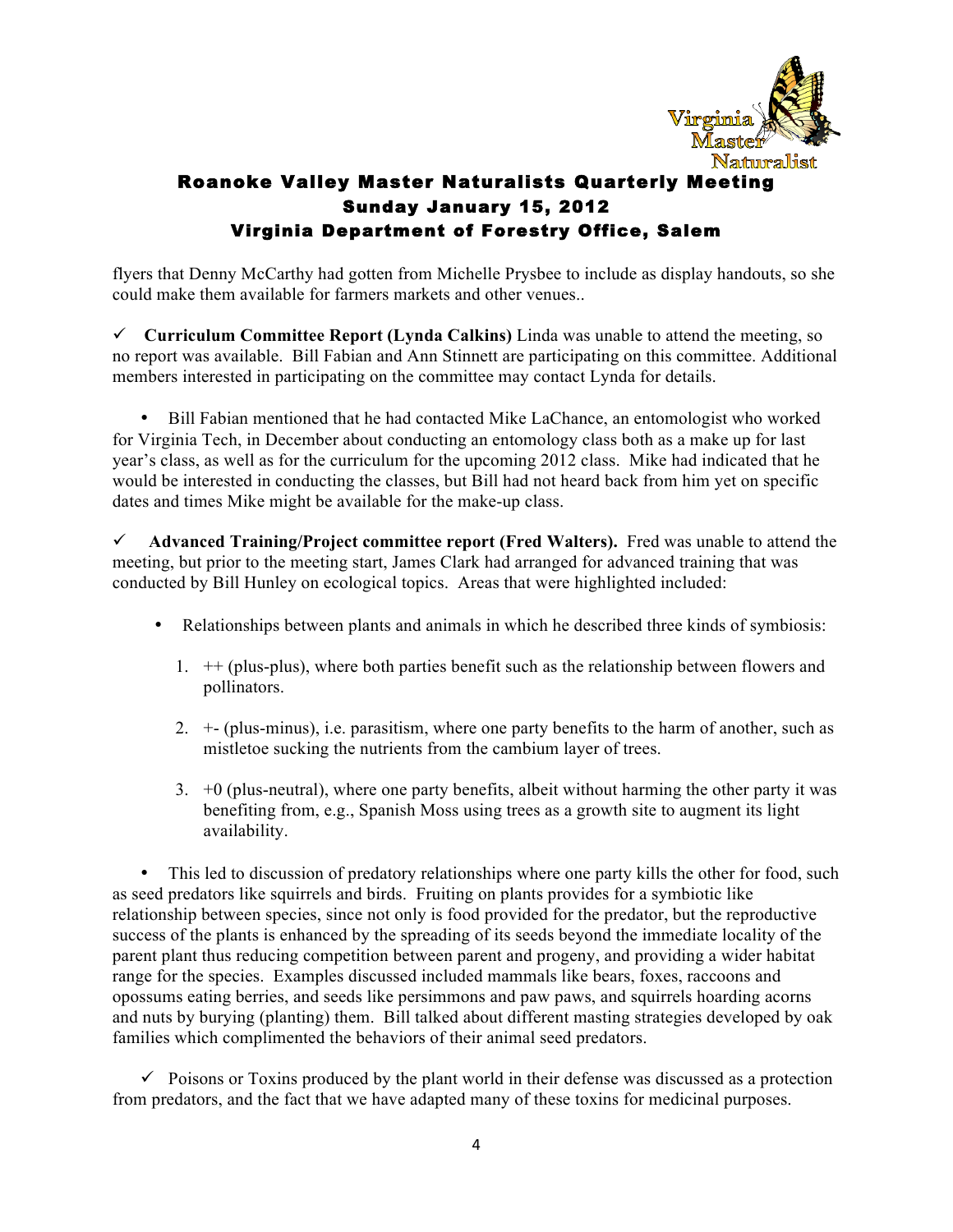

Animals also take advantage of these toxins using zoopharmacognosy, the process by which non-Human animals self-medicate, by selecting and using plants, soils, and insects to treat and prevent disease. Animals use these plants and insects in a range of gastronomic and topical ways to rid themselves of worms, fleas, ticks as well as other parasites, and will ingest bacteria to aid in digestion.

• Finally, Bill Hunley discussed a number of plant species that had developed characteristics which seemed to be a mystery as to their survival benefit, but could be explained as leftover traits from a time when much larger now extinct animals, such as mammoths, mastodons, and tree sloths could have ingested their seeds and disbursed them through fecal matter. Osage orange, honey locust and Paw Paw may at one time have been much more widespread than today. Some species, such as the avocado, with its very large seed, may have been saved through human cultivation.

### **Upcoming Advanced Training**

Ideas for advanced training were discussed:

• Jim Bush suggested that Mike Donahue, "Mr. Butterfly", could provide a class on butterflies.

• Beth Hawse suggested that the class on entomology that Mike LaChance would present could be used for advanced training for those members who didn't need it for their basic curriculum.

• It was suggested that the mushroom training that had been lined up last year, but that had to be cancelled seemed to have had a lot of interest, and that we should see if we couldn't get that rescheduled.

### **Volunteer Projects**

• Bill Fabian mentioned that the new Chapter project for stream monitoring of the Upper James and Roanoke rivers' watersheds had been approved. The project was formed in conjunction with Virginia Save our Streams (VA SOS) organization, which would provide monitor training and establish stream sites for monitoring. Anyone interested in getting trained and certified as a stream monitor could contact Bill Fabian who would put them in touch with the appropriate VA SOS coordinator, i.e. Wes Jargowsky for the Roanoke River watershed, and/or Jay Gillem for the Upper James.

• Beth Hawse discussed other ideas for other projects including the opportunity to volunteer at 4H summer camp at the Smith Mountain Lake 4H center for a week at a time and get your entire 40 hours in for the year. Interested members should contact Beth for whom to contact to volunteer for this opportunity.